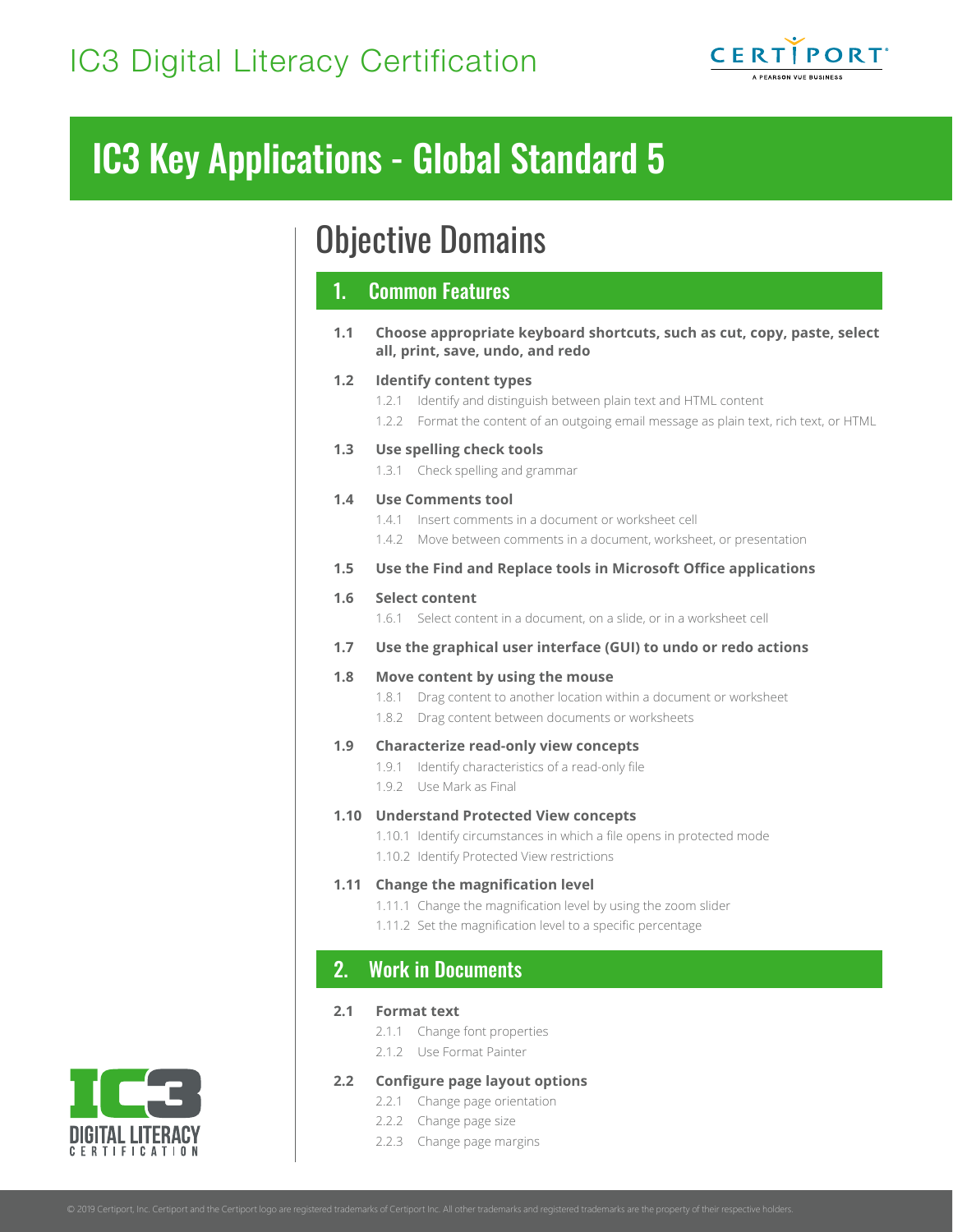# IC3 Key Applications

2.2.4 Format text in columns

2.2.5 Insert page numbers 2.2.6 Insert headers and footers **2.3 Modify existing styles 2.4 Create files** 2.4.1 Create a document 2.4.2 Save a document in the current and legacy document file types 2.4.3 Save a document as a text file or PDF file 2.4.4 Save a document as a template **2.5 Configure paragraph layout options** 2.5.1 Change paragraph alignment 2.5.2 Configure indents 2.5.3 Set tab stops 2.5.4 Change line and paragraph spacing **2.6 Prepare a document for printing**

2.6.1 Preview a document as it will be printed

#### **2.7 Configure print options**

- 2.7.1 Print all or specific pages of a document
- 2.7.2 Print a document single-sided or double-sided
- 2.7.3 Print multiple pages per sheet
- 2.7.4 Change the paper size

#### **2.8 Use Track Changes**

- 2.8.1 Turn on and off change tracking
- 2.8.2 Review tracked changes
- 2.8.3 Accept or reject tracked changes

#### **2.9 Create tables in documents**

- 2.9.1 Create a table with a specific number of rows and columns
- 2.9.2 Format existing text as a table

#### **2.10 Identify Microsoft Word-compatible file types**

2.10.1 Recall file types that can be opened and edited in Word

# 3. Work in Spreadsheets

#### **3.1 Identify common spreadsheet elements**

- 3.1.1 Identify workbooks
- 3.1.2 Identify worksheets
- 3.1.3 Identify worksheet columns
- 3.1.4 Identify worksheet rows
- 3.1.5 Identify worksheet cells
- 3.1.6 Identify data ranges
- 3.1.7 Identify navigation tools and features

#### **3.2 Manage rows and columns**

- 3.2.1 Copy and paste rows and columns
- 3.2.2 Delete rows and columns

3.2.3 Insert new, copied, and cut rows and columns

#### **3.3 Set row height and column width**

#### **3.4 Sort and filter worksheet data**

- 3.4.1 Sort data in a data range
- 3.4.2 Filter data in a data range
- **3.5 Understand functions, formulas, and operators**
	- 3.5.1 Use functions
	- 3.5.2 Use operators
	- 3.5.3 Create formulas
	- 3.5.4 Recognize formula syntax
	- 3.5.5 Reference cells and data ranges in formula syntax

#### **3.6 Enter worksheet data**

#### **3.7 Work with charts in Excel**

- 3.7.1 Identify chart elements
- 3.7.2 Create a chart
- 3.7.3 Interpret the information conveyed by a chart

#### **3.8 Work with Excel tables**

- 3.8.1 Create a table
	- 3.8.2 Format data as a table
	- 3.8.3 Apply table styles

#### **3.9 Manipulate cells and cell content**

- 3.9.1 Merge multiple cells
- 3.9.2 Unmerge cells
- 3.9.3 Use Paste options

#### **3.10 Format worksheet cells and text**

- 3.10.1 Change the font properties in cells
- 3.10.2 Change the alignment of text within cells
- 3.10.3 Apply a Number Format to cell content
- 3.10.4 Format cell borders
- 3.10.5 Apply cell fill colors

#### **3.11 Identify Microsoft Excel-compatible file types**

3.11.1 Recall file types that can be opened and edited in Excel

#### **3.12 Use workbook templates**

3.12.1 Create a workbook based on a template

**3.13 Create a formula to reference data on another worksheet**

# 4. Understand basic database concepts

- **4.1 Recognize data**
- **4.2 Characterize the contribution of databases to websites**
- **4.3 Identify relational database elements**